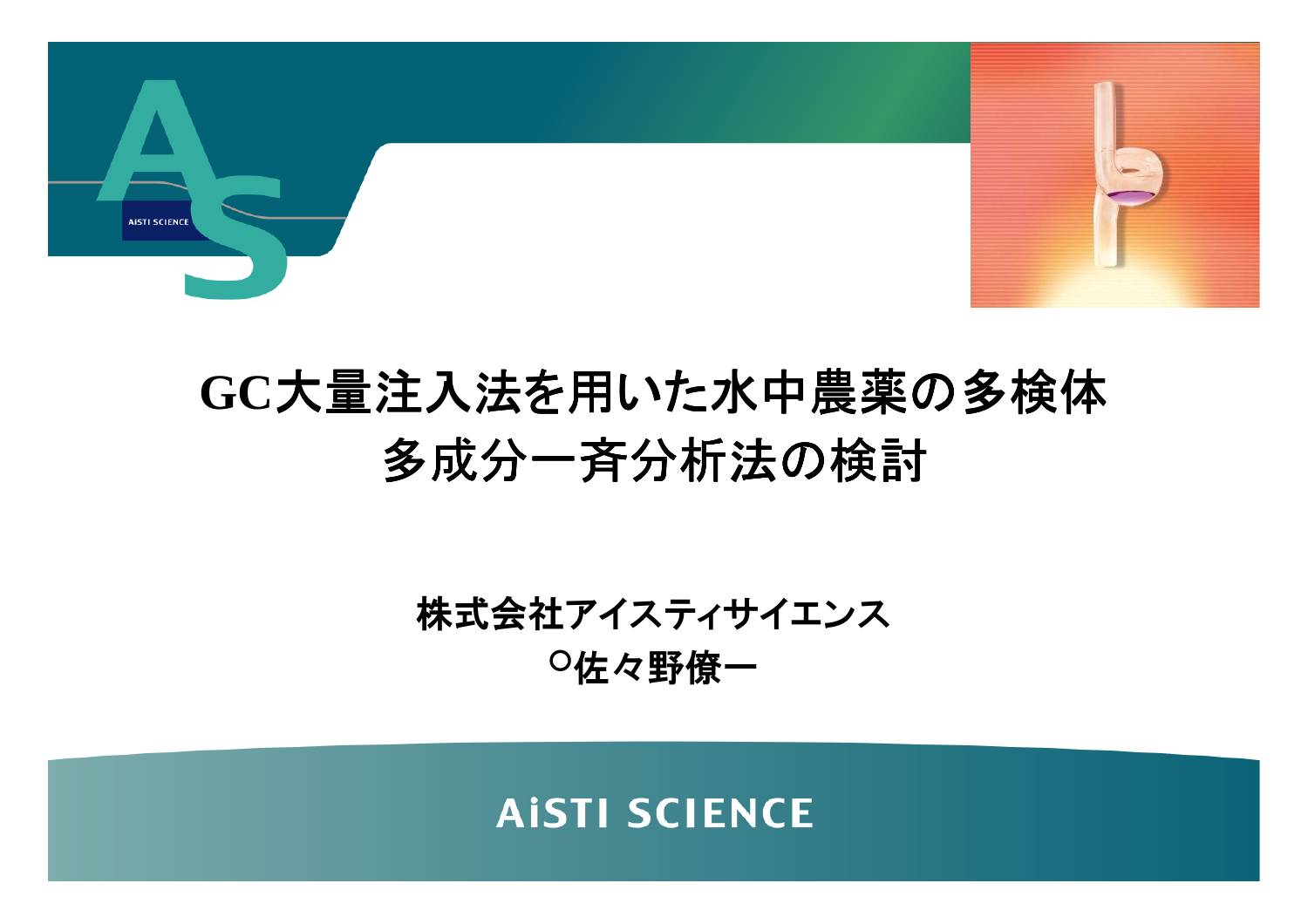# 目的

### ■水中農薬分析における測定農薬数の増加

- ・測定条件の最適化
- ・· メタノール添加による疎水性農薬の挙動
- 添加回収試験
- ・疎水性農薬同時測定の追加実験
- ■多検体の同時前処理の迅速化
	- ・試料の少量化による前処理の簡易・迅速化の検討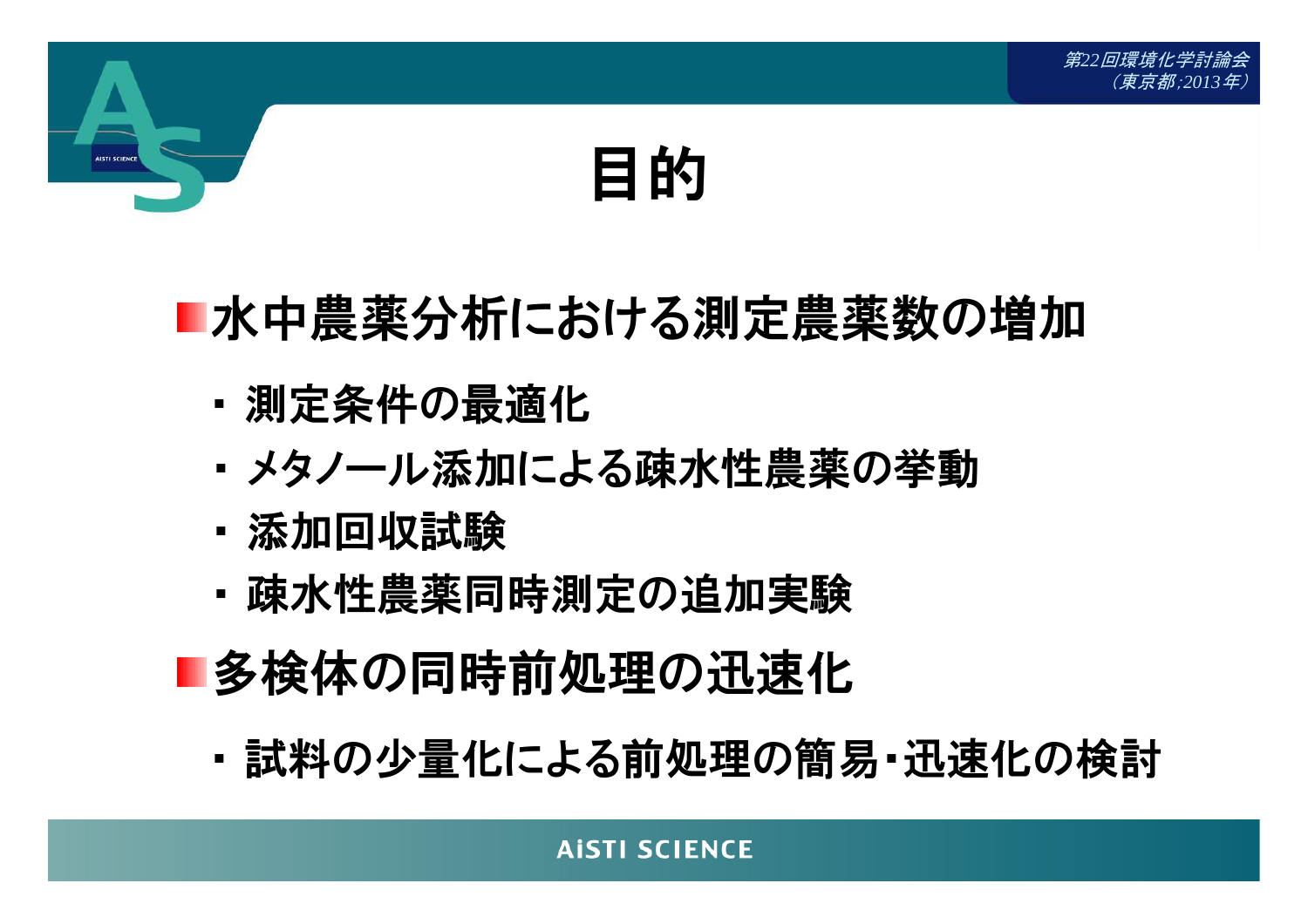



### ポジティブリスト制 GC/MS対象農薬<br>——————————————————

| 製品名             | 農薬数 |         |
|-----------------|-----|---------|
| 農薬混合標準液 MIX I   |     |         |
| 農薬混合標準液 MIX II  |     |         |
| 農薬混合標準液 MIX III |     |         |
| 農薬混合標準液 MIX IV  |     | 合計 354種 |
| 農薬混合標準液 MIX V   |     |         |
| 農薬混合標準液 MIX VI  |     |         |
| 農薬混合標準液 MIXVII  |     |         |
|                 |     |         |

\*いずれも林純薬社製

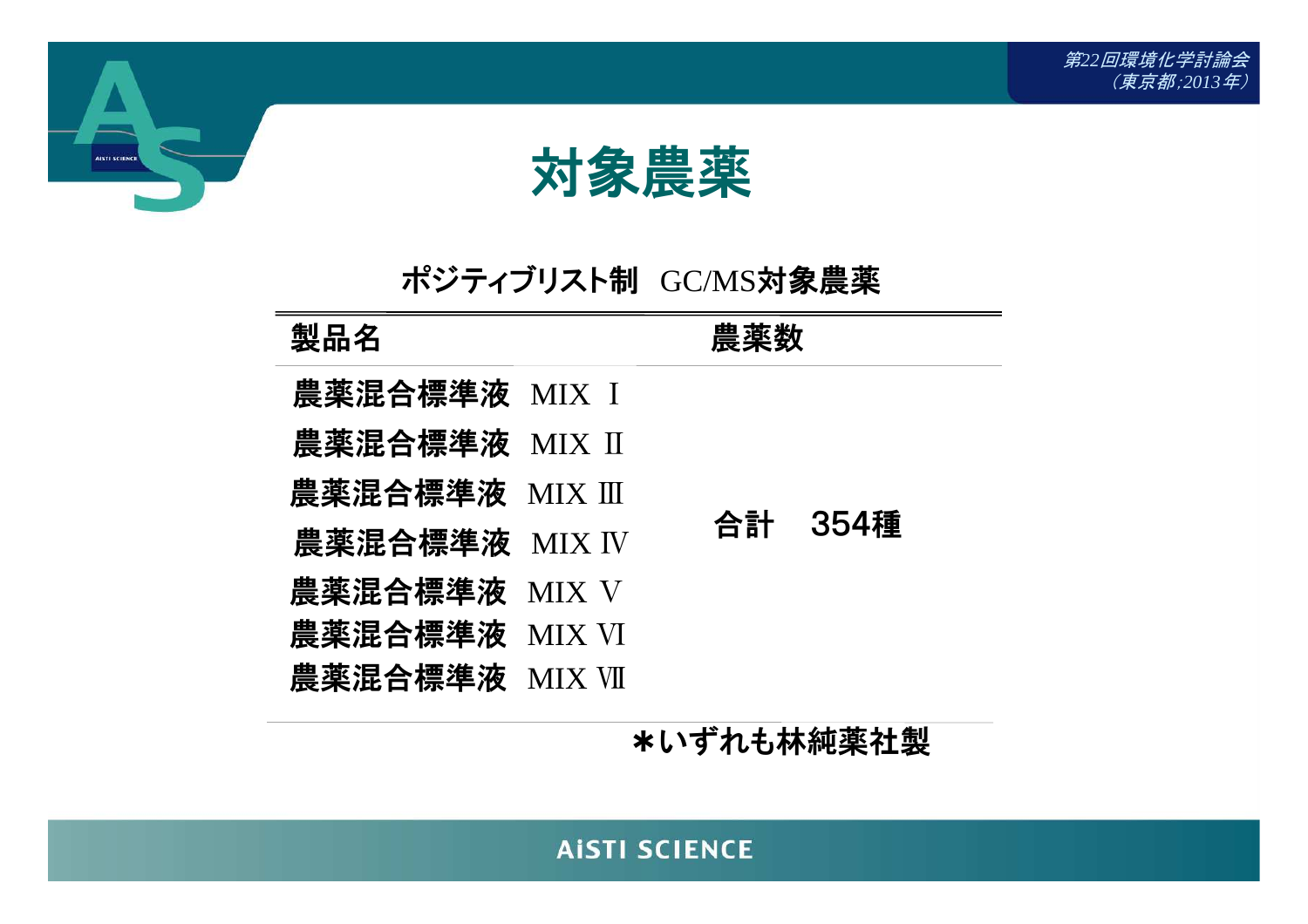

| <b>PTV</b> Injector                      | LVI-S200 (AISTI Science): Spiral Insert                                                                                                |
|------------------------------------------|----------------------------------------------------------------------------------------------------------------------------------------|
| Injectoin Temp.                          | 70°C(0.3min)-120°C/min-240°C(0.5min)-50°C/min-280°C(35min)                                                                             |
| <b>Solvent Purge Time</b>                | $0.25$ min                                                                                                                             |
| Auto Injector<br><b>Injection Volume</b> | Combi PAL : $25 \mu$ L syringe (AMR)<br>$25 \mu L$                                                                                     |
| <b>GC</b>                                | Agilent 6890N                                                                                                                          |
| Pre-column                               | Deactivated silica capillary tube $0.25$ mm $\times$ 0.3m                                                                              |
| <b>Column</b>                            | BPX5, 0.25mm i.d. $\times$ 30m, df0.25 $\mu$ m (SGE)                                                                                   |
| <b>Column Oven Temp.</b>                 | $60^{\circ}C(4min)$ -20 $^{\circ}C/min$ -160 $^{\circ}C$ -3 $^{\circ}C/min$ -235 $^{\circ}C$ -6 $^{\circ}C/min$ -310 $^{\circ}C(8min)$ |
| <b>Splitpurge Flow</b>                   | 150mL/min(0.25min)-0mL/mion(3.75min)-50mL/min(6min)-20mL/min                                                                           |
| <b>Splitless Time</b>                    | 4 <sub>min</sub>                                                                                                                       |
| <b>MS</b>                                | Jms-Q1000GC (JEOL)                                                                                                                     |
| Detector Temp.                           | $290^\circ \text{C}$                                                                                                                   |
| <b>MS Method</b>                         | <b>SCAN: 50-420</b>                                                                                                                    |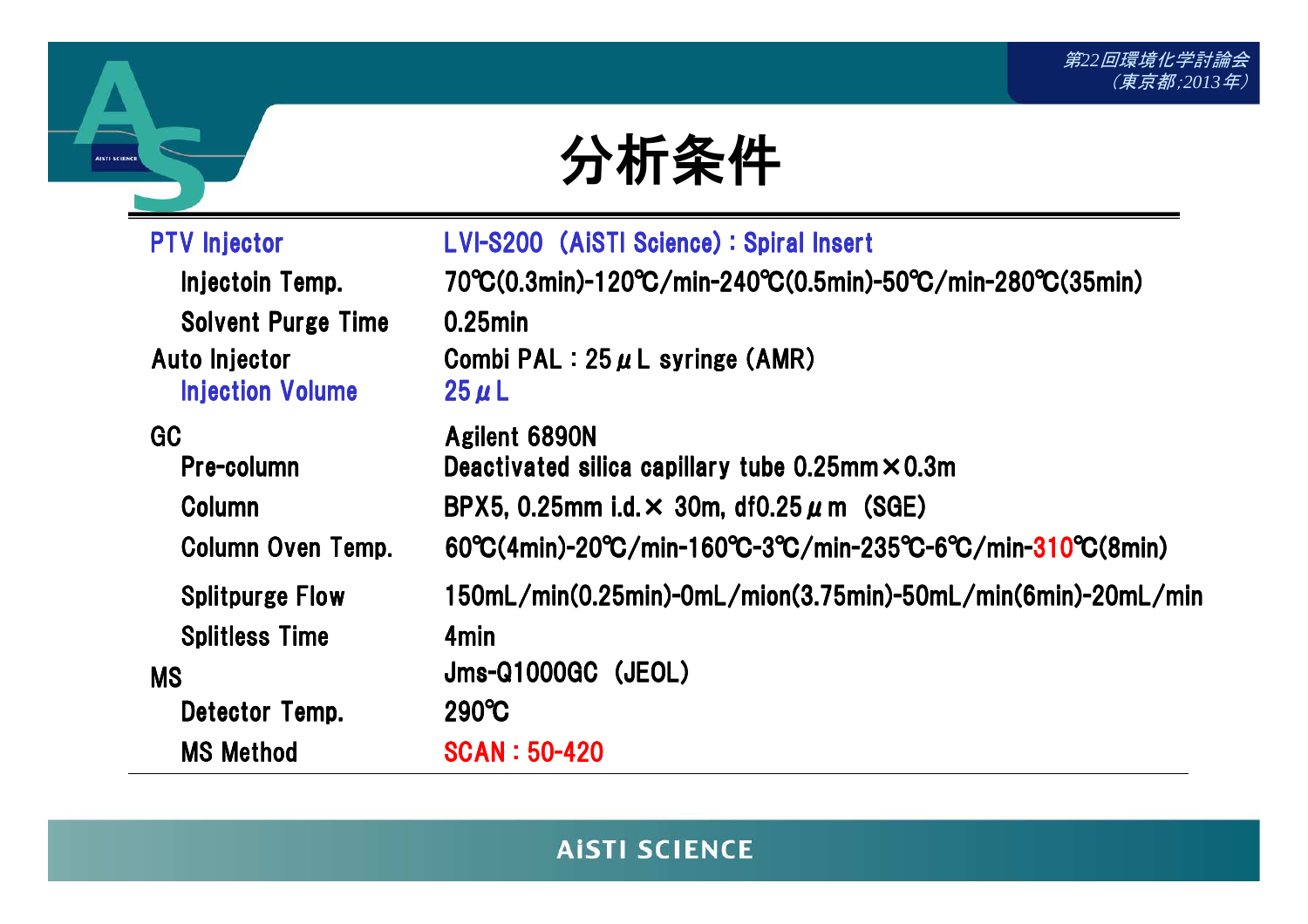



吸引乾燥;3分固相 Smart-SPE HLBi5-<mark>20mg</mark><br>| メタノール 1mL 試料水 20mL<br> <mark>0.1%PEG(300)</mark>+1ppmフェナントレンーd体/アセトン 20μL 溶出;アセトン:ヘキサン(1/4) 1mL

定容(1mL)

**AISTI SCIENC** 

<u>GC/MS測定 (25µL注入)</u>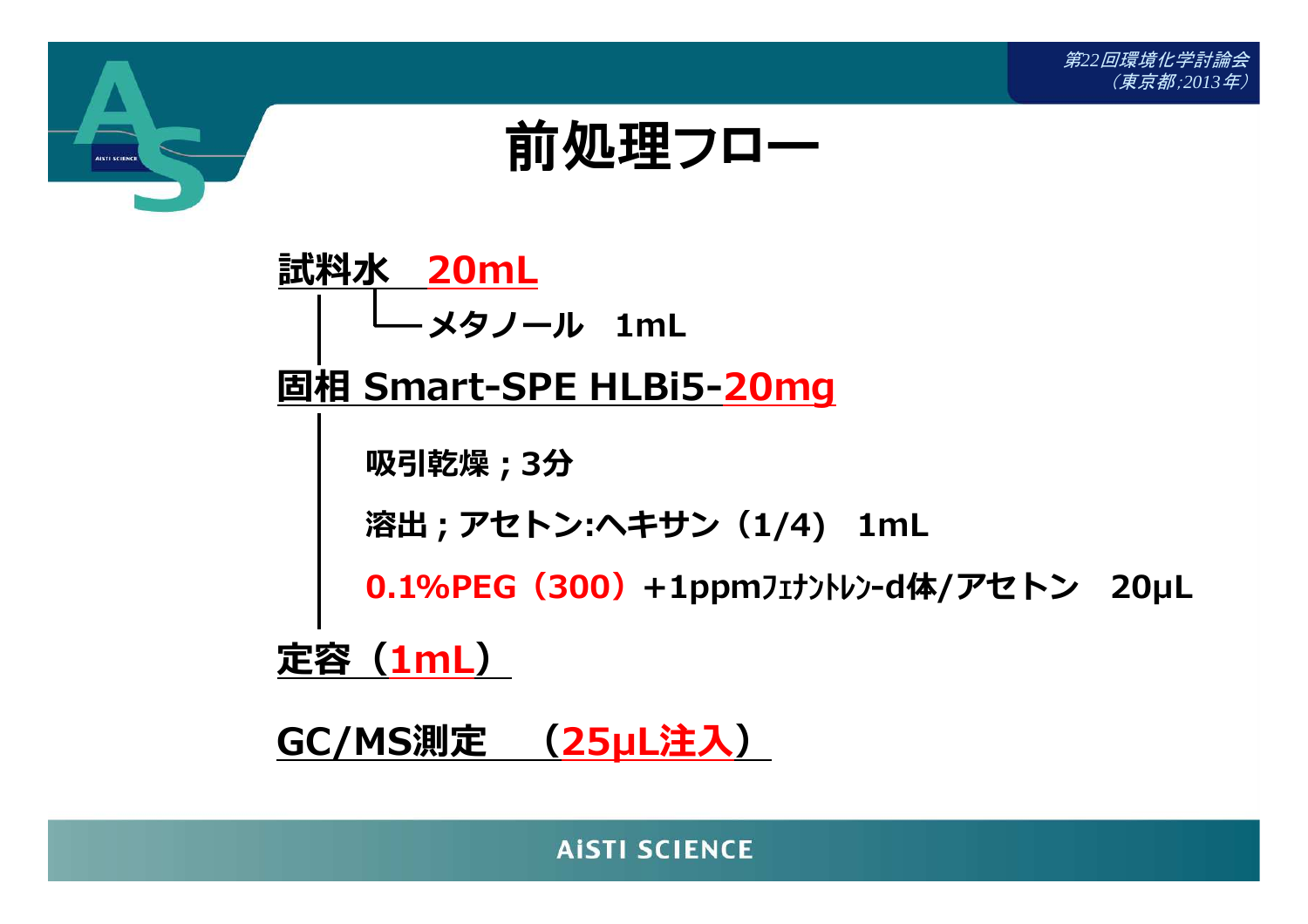



20ポートの吸引マニホールド





ド 従来の固相 本法の固相<br>カートリッジ ミニカートリッジ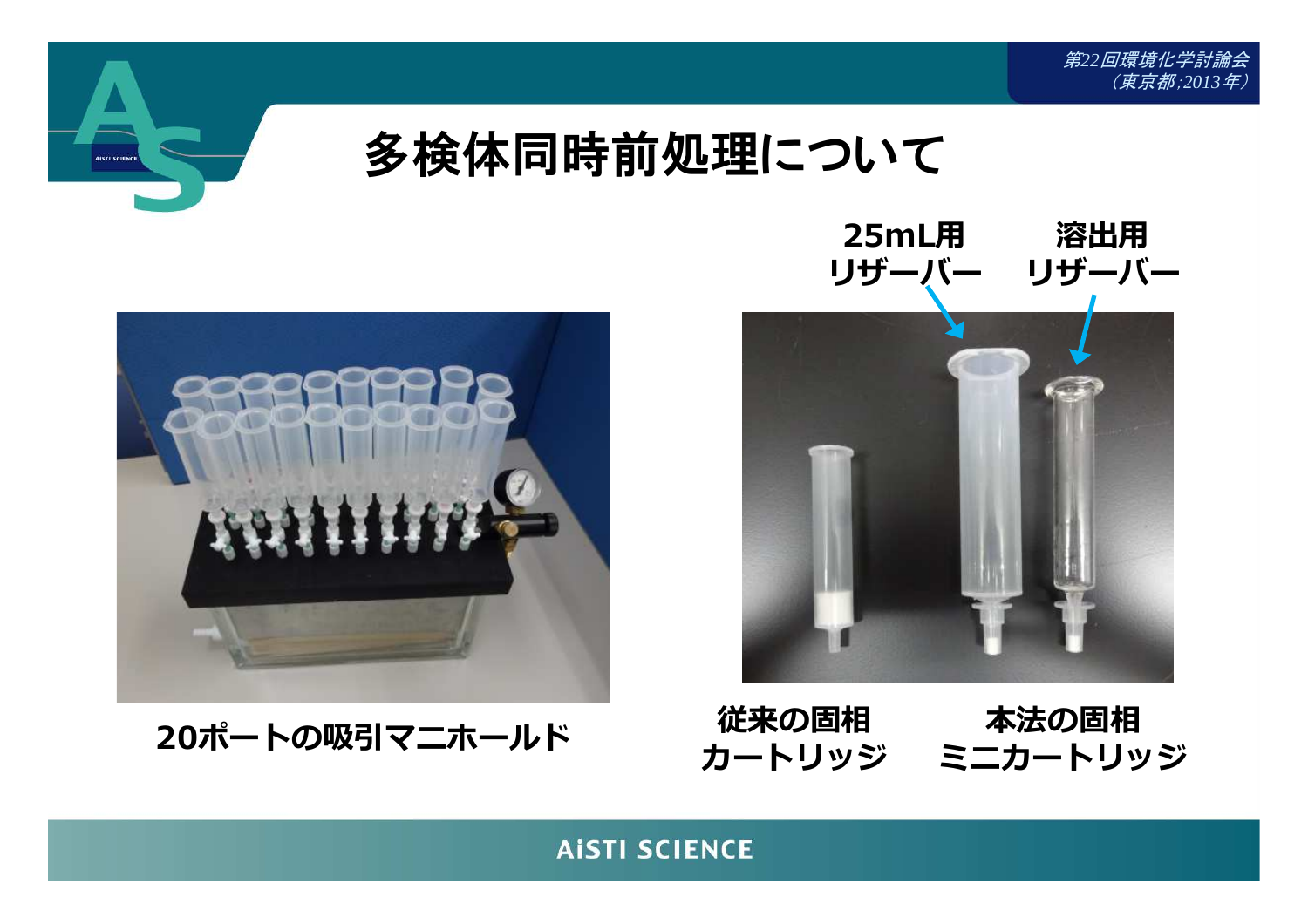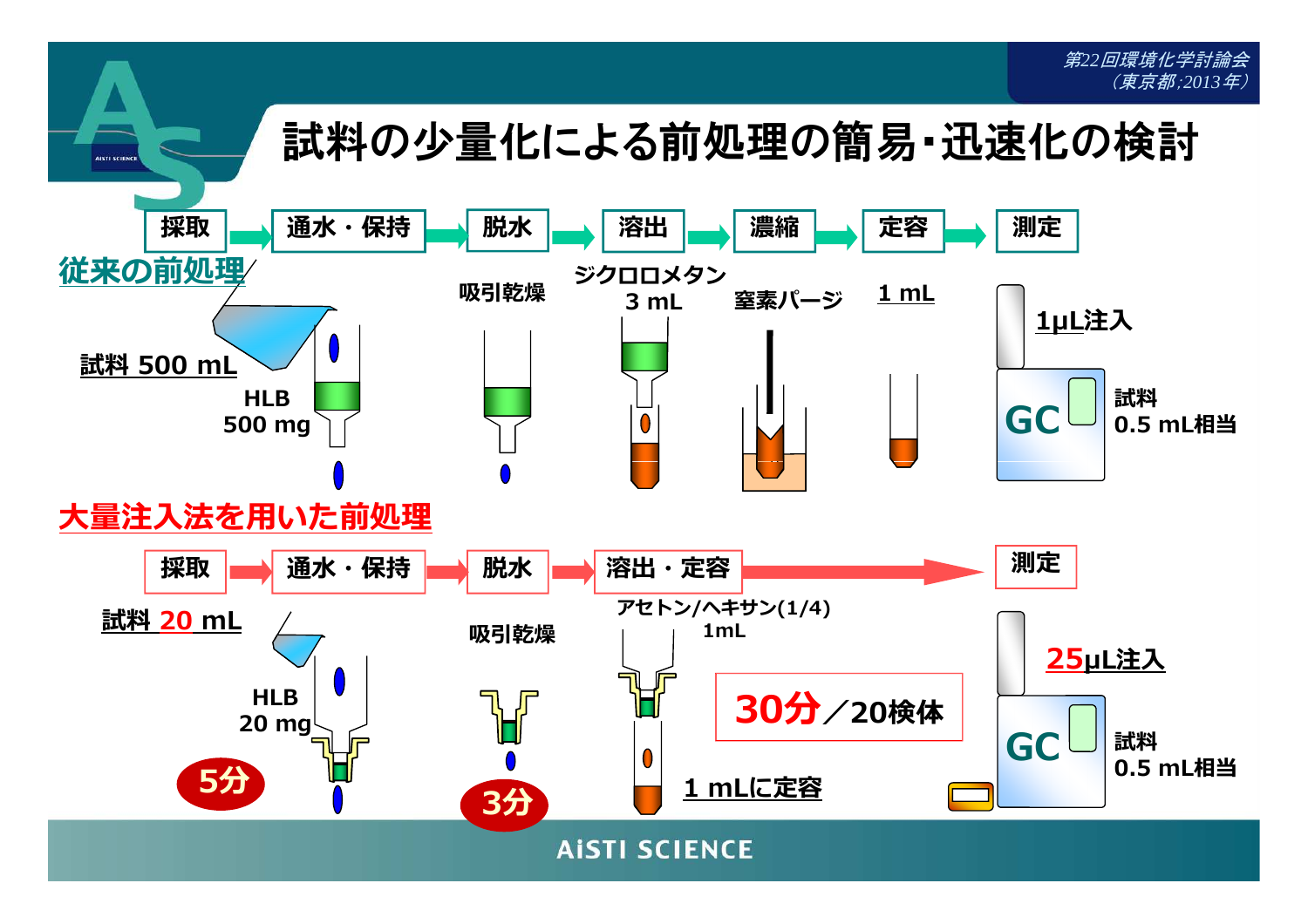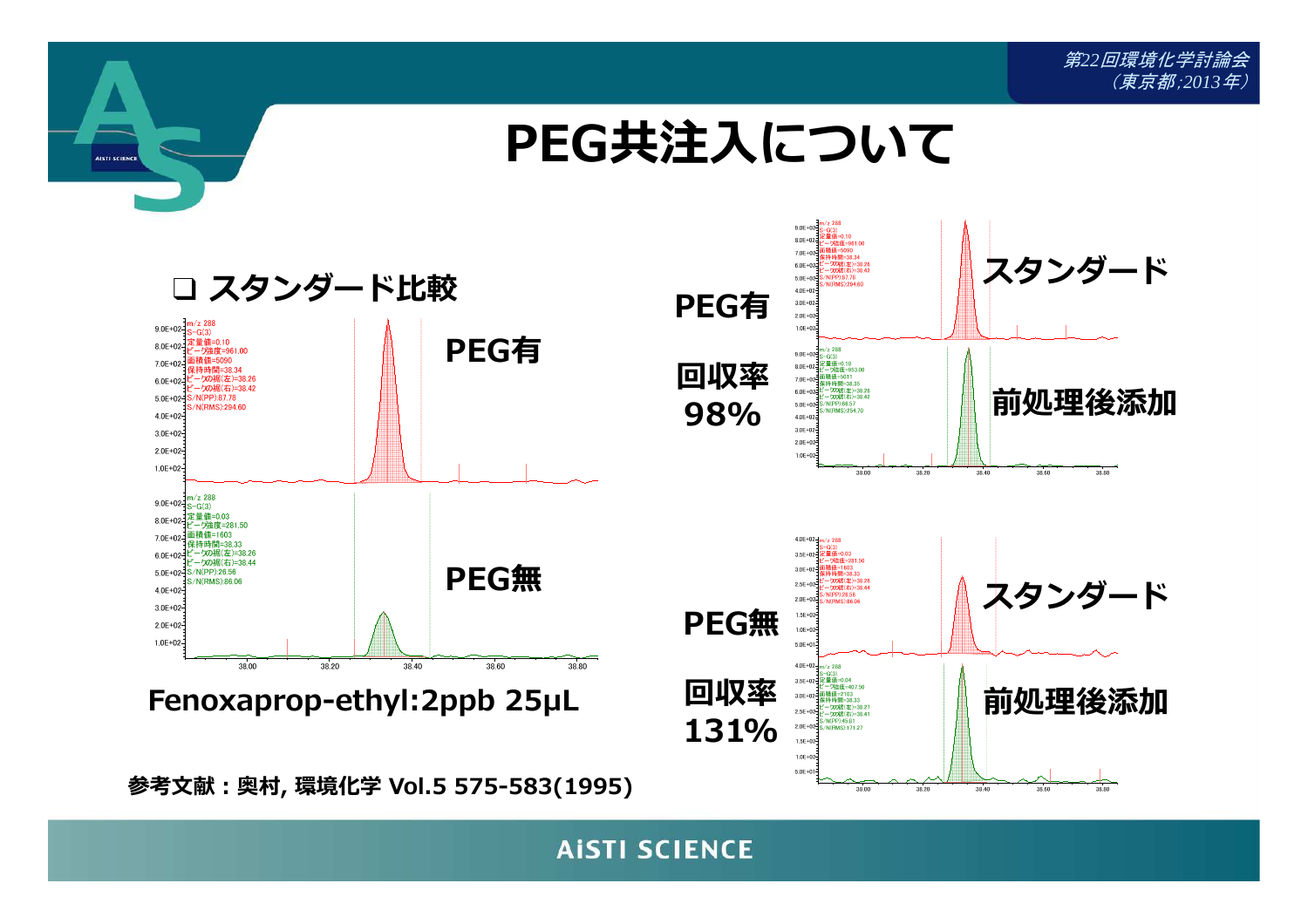メタノール添加とLogPOWと回収率の関係



ATEXT CATE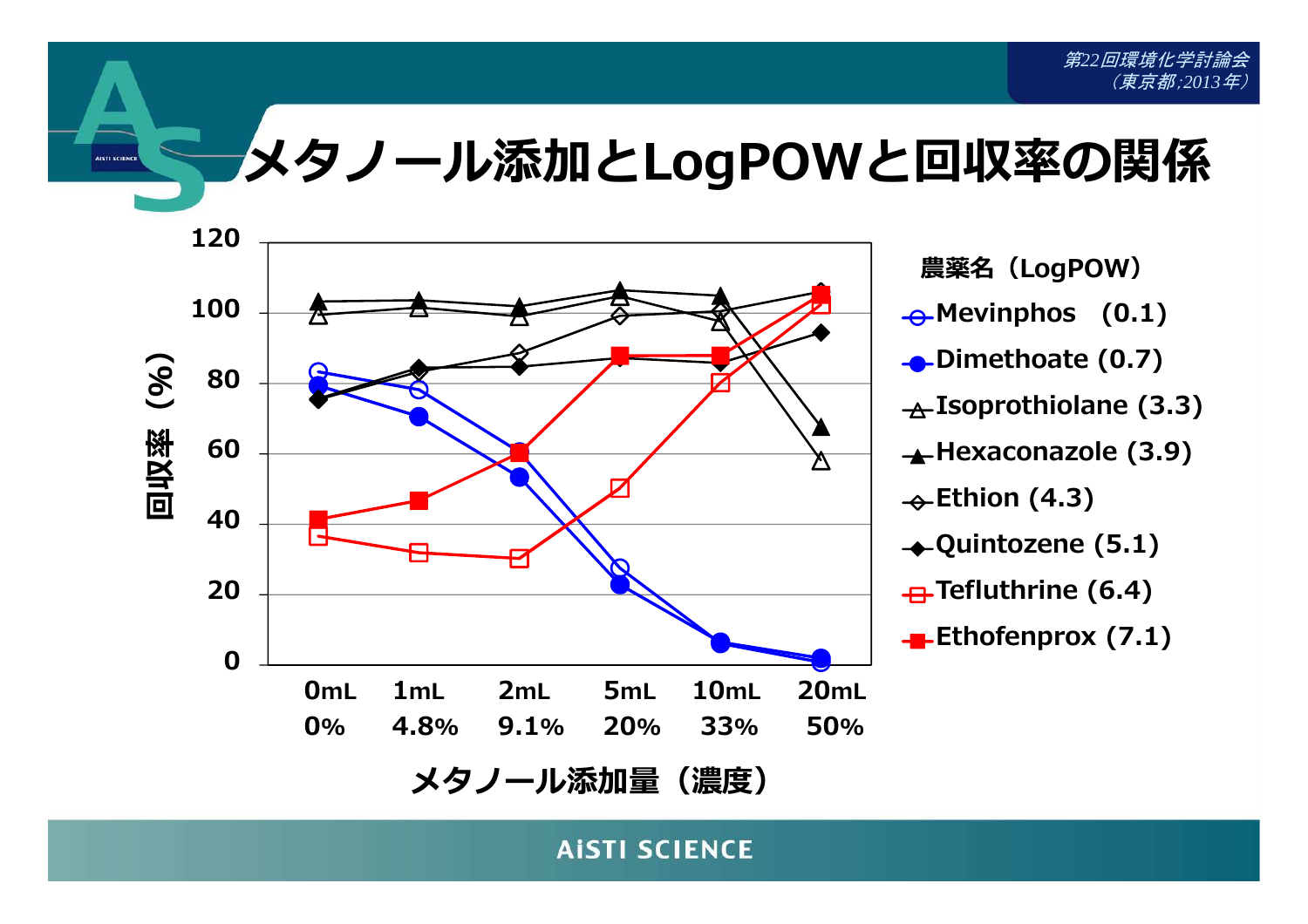

| 回収率 |           | メタノール添加量 / 濃度  |     |                |     |     |                |      |  |  |  |
|-----|-----------|----------------|-----|----------------|-----|-----|----------------|------|--|--|--|
|     |           | $\overline{0}$ |     | $\overline{2}$ | 5   | 10  | 20             | (mL) |  |  |  |
|     | (9/0)     | $\overline{0}$ | 4.8 | 9.1            | 20  | 33  | 50             | (%)  |  |  |  |
|     | 40未満, ND  | 38             | 32  | 28             | 20  | 36  | 110            |      |  |  |  |
|     | $40 - 60$ | 9              | 12  | 17             | 15  | 12  | 52             |      |  |  |  |
|     | 60-80     | 42             | 21  | 25             | 35  | 13  | 55             |      |  |  |  |
|     | 80-120    | 284            | 308 | 303            | 303 | 312 | 157            |      |  |  |  |
|     | 120以上     |                |     |                | 1   |     | $\overline{0}$ |      |  |  |  |
|     |           |                |     |                |     |     | 出什 . 武公        |      |  |  |  |

単位:成分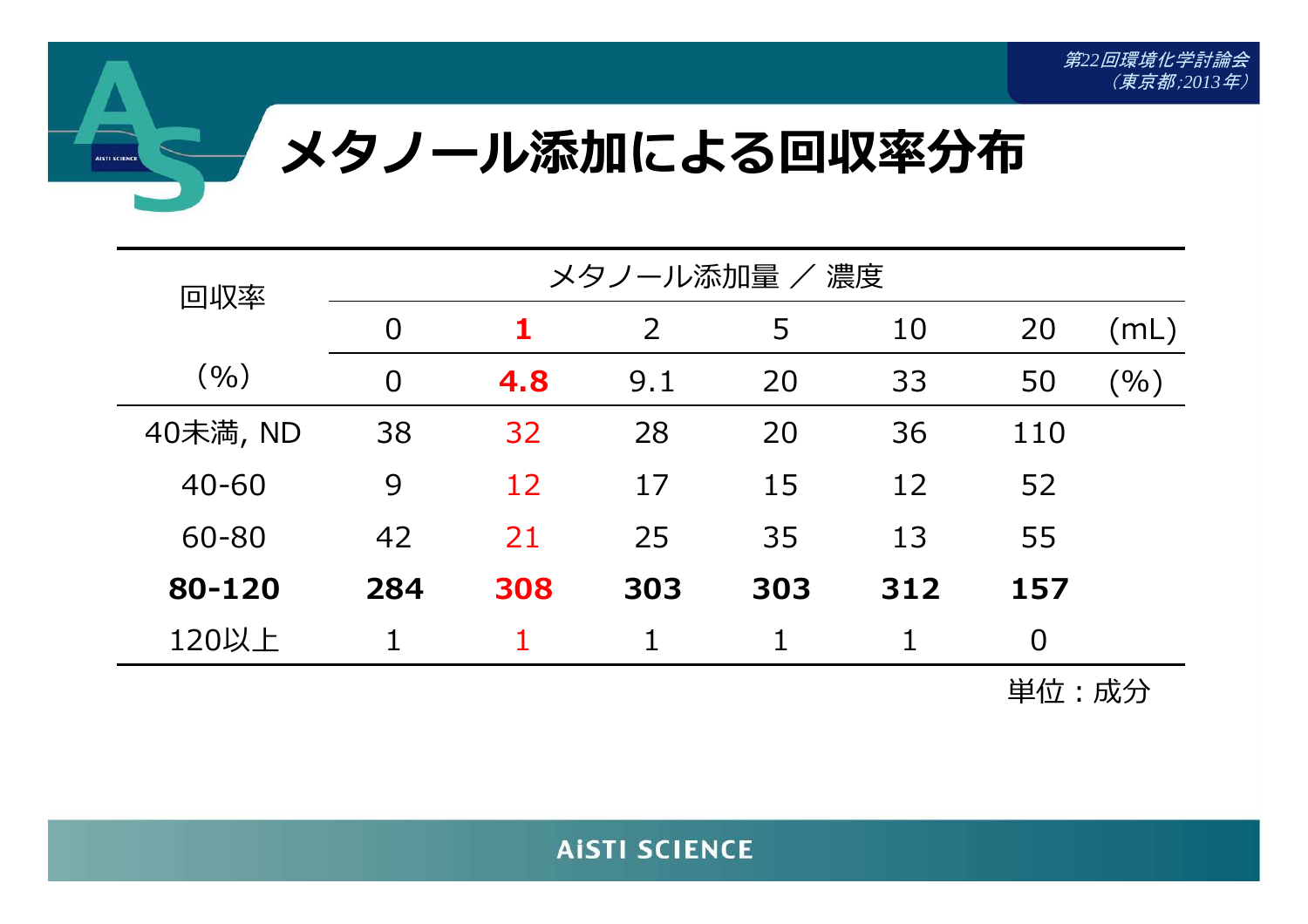### 本法による精製水の添加回収試験①

**AISTI SCIENCI** 

No.<u>化合物名 回収率 *RSD.* No. 化合物名 回収率 *RSD.* No. 化合物名 回収率 *RSD.*<br>Naphthyl)acetami **81.7 4.6** 26. Bifenazate **87.3 6.4** 5.1 Carbofuran **86.5 2.5**</u> 12- $(1-Naphthy)$ acetami 81.7 4.6<br>2.6-Dichlorobenzamide 16.4 *10.6*  $\begin{array}{cccccccc} 6 & & 26 & \text{Bifenazate} & & & 87.3 & & 6.4 & & 51 & \text{Carbofuran} & & & 86.5 & 2.5 \ \textbf{\textit{6}} & & 27 & \text{Rifanox} & & & \textbf{\textit{881}} & & 3.3 & & 52 & \text{Carbovin} & & & & \textbf{\textit{896}} & & 3.5 \end{array}$ 22,6-Dichlorobenzamide 16.4 *10.6* 27 Bifenox 88.1 *3.3* 52 Carboxin 89.6 *3.5*<br>Acetaminride 62.5 5.2 28 Bifenthrin <mark> 32.3 *8.0* 53 Carfentrazone et</mark> 3 Acetamipride 62.5 5.2 <sup>28</sup> Bifenthrin 32.3 8.0 <sup>53</sup> Carfentrazone ethyl 98.2 2.0 4 Acetochlor 100.8 1.9 <sup>29</sup> Bioresmethrin 45.9 5.1 <sup>54</sup> Chlomethoxynil 89.5 3.5 5ACRINATHRIN 1999. ACRINATHRIN 1998. ACRINATHRIN 1998. ISLAMIN 1998. ISLAMIN 1998. ACRINATHRIN 1998. ISLAMIN 19<br>Alachlor 1986 03 31 Bitertanol-1 1962 18 56 Chlorbufam(BIPC) 104.2 10 6 Alachlor 98.6 0.3 <sup>31</sup> Bitertanol-1 96.2 1.8 <sup>56</sup> Chlorbufam(BIPC) 104.2 1.0 7 Allethrin-1,2 91.2 2.5 <sup>32</sup> Bitertanol-2 95.6 2.6 <sup>57</sup> Chlorethoxyphos 91.9 1.7 8 Allethrin-3,4 82.6 2.7 <sup>33</sup> Bromacil 80.7 4.5 <sup>58</sup> Chlorfenapyr 90.3 2.7 9 Allidochlor 54.2 7.1 <sup>34</sup> BROMOBUTIDE 100.0 1.5 <sup>59</sup> Chlorfenson 98.3 2.6 RSD. **i試料:精製水 添加濃度:1ppb, n = 5**<br>化合物名 回収率 *RSD* No. 化合物名 10 Ametryn 99.0 0.8 <sup>35</sup> Bromoconazole-1 97.8 1.8 <sup>60</sup> Chlorfenvinphos-E 98.7 1.9 11 Anilofos 97.9 2.6 <sup>36</sup> Bromoconazole-2 97.3 0.5 <sup>61</sup> Chlorfenvinphos-Z 98.2 1.6 12 Atrazin 95.3 0.6 <sup>37</sup> Bromophos 93.3 1.6 <sup>62</sup> Chloridazon 52.3 7.9 13 Azaconazole 95.1 2.0 <sup>38</sup> Bromophos-ethyl 81.5 2.9 <sup>63</sup> Chlormephos 100.2 2.3 14 Azamethiphos 83.7 6.1 <sup>39</sup> Bromopropylate 86.8 1.8 <sup>64</sup> Chlorobenzilate 98.0 2.3 15 Azinphos-ethyl 96.6 3.9 <sup>40</sup> Bupirimate 101.0 2.1 <sup>65</sup> Chloroneb 99.5 1.3 16 Azinphos-methyl 97.1 2.4 <sup>41</sup> Buprofezin 94.2 3.0 <sup>66</sup> Chlorothalonil 133.8 12.3 17 Azoxystrobin 92.6 3.4 <sup>42</sup> Butachlor 95.1 1.4 <sup>67</sup> Chlorpropham 100.1 2.1 18 Benalaxyl 98.8 1.4 <sup>43</sup> Butafenacil 96.2 2.3 <sup>68</sup> Chlorpropylate 92.6 1.9 19 Benfluralin 83.1 2.4 <sup>44</sup> BUTAMIFOS 94.1 2.5 <sup>69</sup> Chlorpyrifos methyl 98.7 1.4 20Benfuresate 100.9 *1.4* 45 Butylate 100.9 1.3 70 Chlorpyriphos 93.6 2.*3*<br>Benovacor 100.6 *0.8* 46 CADUSAEOS 99.8 2.1 71 Chlorthal-dimethyl 98.6 1.5 21 Benoxacor 100.6 0.8 <sup>46</sup> CADUSAFOS 99.8 2.1 <sup>71</sup> Chlorthal-dimethyl 98.6 1.5 22 BHC-alpha 100.1 1.2 <sup>47</sup> CAFENSTROLE 95.9 2.2 <sup>72</sup> Chlorthiophos II 80.4 3.7 23 BHC-beta 99.1 1.5 <sup>48</sup> Captan 71.0 21.5 <sup>73</sup> Chlorthiophos III 98.2 2.7  $24$  BHC-delta 98.1 2.0 <sup>49</sup> Carbetamide 81.3 3.9 <sup>74</sup> Chlorthiophos-1 84.8 3.1 25BHC-gamma 100.0 *1.6* 50 Carbofenotion 81.9 *3.6* 75 Chlozolinate 93.3 *1.5*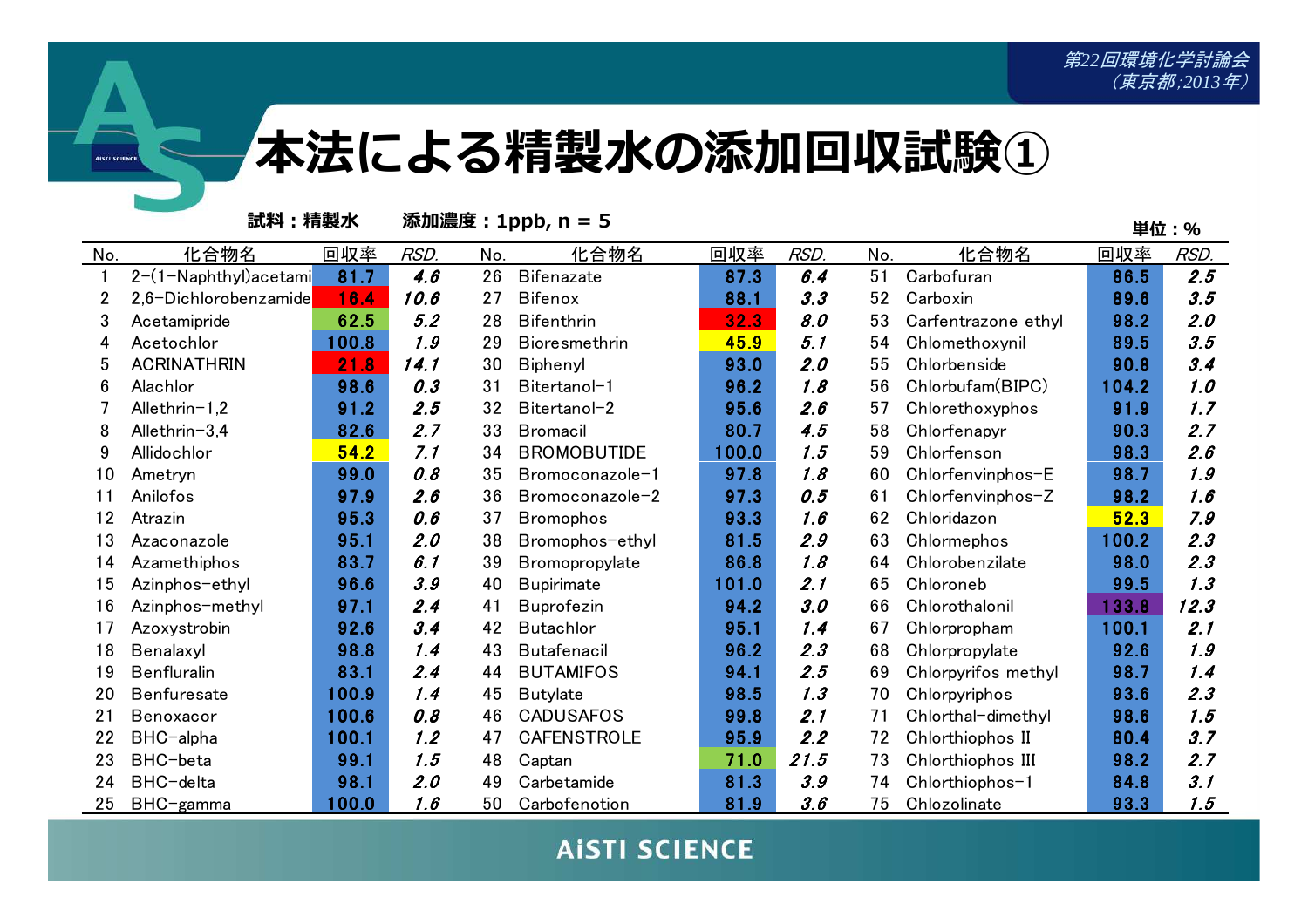# 本法による精製水の添加回収試験2

**AISTI SCIENCE** 

| 76  | Cinidon-ethyl       |       |      |     | 化合物名                     | 回収率   | RSD. | No. | 化合物名                   | 回収率   | RSD. |
|-----|---------------------|-------|------|-----|--------------------------|-------|------|-----|------------------------|-------|------|
|     |                     | 89.6  | 2.5  | 101 | Demeton-S-methyl         | 88.4  | 2.4  | 126 | Dimethoate             | 42.2  | 6.2  |
| 77  | Cinmethylin         | 101.7 | 1.2  | 102 | Desmedipham              | 99.1  | 1.5  | 127 | Dimethomorph-E         | 96.9  | 5.0  |
| 78  | Clomazone           | 100.6 | 0.9  | 103 | <b>Dialifos</b>          | 94.2  | 2.8  | 128 | Dimethomorph-Z         | 94.3  | 4.9  |
| 79  | <b>CLOMEPROP</b>    | 93.0  | 1.9  | 104 | Diallate-1               | 109.7 | 4.7  | 129 | DIMETHYLVINPHOS-E      | 100.0 | 1.1  |
| 80  | CNP(Chlornitrofen)  | 87.4  | 3.1  | 105 | Diallate-2               | 100.4 | 2.3  | 130 | DIMETHYLVINPHOS-Z      | 100.2 | 1.3  |
| 81  | Crimidine           | 68.9  | 4.1  | 106 | Diazinone                | 99.3  | 1.2  | 131 | Diniconazole           | 100.0 | 1.9  |
| 82  | Cyanazine           | 92.7  | 3.3  | 107 | Dichlobenil              | 98.4  | 2.5  | 132 | Dioxathion             | 81.5  | 3.5  |
| 83  | Cyanophenphos       | 96.1  | 1.7  | 108 | Dichlofenthion           | 95.9  | 2.8  | 133 | Dioxothion(degradation | 88.2  | 7.9  |
| 84  | Cyanophos           | 100.7 | 1.0  | 109 | Dichlofluanid            | 97.7  | 8.9  |     | 134 Diphenamid         | 97.3  | 1.4  |
| 85  | <b>CYFLUFENAMID</b> | 93.3  | 1.7  | 110 | Dichlofluanid metabolite | 88.9  | 10.4 | 135 | Diphenylamine          | 100.7 | 1.3  |
| 86  | Cyfluthrin-1        | 42.1  | 15.9 | 111 | Dichlorphos              | 80.6  | 4.9  | 136 | Disulfoton             | 97.2  | 3.0  |
| 87  | Cyfluthrin-2        | 35.7  | 10.5 | 112 | Diclobutrazole           | 101.4 | 2.0  | 137 | Disulfoton sulfone     | 101.7 | 3.7  |
| 88  | Cyfluthrin-3        | 36.0  | 14.5 | 113 | Diclocymet-1             | 103.7 | 2.7  | 138 | Ditalimfos             | 97.3  | 2.5  |
| 89  | Cyfluthrin-4        | 37.2  | 8.7  | 114 | Diclocymet-2             | 101.5 | 2.7  | 139 | <b>DITHIOPYR</b>       | 91.7  | 1.8  |
| 90  | CYHALOFOP-BUTYL     | 88.9  | 2.6  | 115 | Diclofop-methyl          | 92.2  | 1.9  | 140 | Edifenfos              | 98.7  | 1.7  |
| 91  | Cyhalothrin-1       | 27.0  | 9.4  | 116 | Dicloran                 | 95.5  | 2.1  | 141 | Endosulfan sulfate     | 91.9  | 1.2  |
| 92  | Cyhalothrin-2       | 34.9  | 9.3  | 117 | Dicrotophos              | 43.9  | 1.7  | 142 | Endosulfan-alpha       | 95.9  | 2.4  |
| 93  | Cypermethrin-1      | 32.9  | 10.0 | 118 | Diethofencarb            | 105.3 | 2.6  | 143 | Endosulfan-beta        | 95.9  | 2.2  |
| 94  | Cypermethrin-2      | 36.7  | 8.2  | 119 | Difenoconazole-1         | 94.0  | 2.6  | 144 | EPN                    | 89.1  | 2.2  |
| 95  | Cypermethrin-3      | 35.1  | 10.2 | 120 | Difenoconazole-2         | 93.1  | 2.0  | 145 | Epoxiconazole          | 97.5  | 1.4  |
| 96  | Cypermethrin-4      | 36.1  | 5.1  | 121 | Diflufenican             | 93.3  | 2.3  | 146 | <b>EPTC</b>            | 101.6 | 1.4  |
| 97  | Cyproconazole-1     | 99.4  | 2.2  | 122 | Dimepiperate             | 101.2 | 1.9  | 147 | Esfenvalerate          | 36.4  | 9.2  |
| 98  | Cyproconazole-2     | 98.3  | 1.3  | 123 | Dimethametryn            | 97.5  | 1.0  |     | 148 Esprocarb          | 97.2  | 1.4  |
| 99  | Cyprodinil          | 97.3  | 1.7  | 124 | Dimethenamid             | 96.8  | 1.3  | 149 | Ethalfluralin          | 91.7  | 2.6  |
| 100 | Deltamethrin-1      | 22.3  | 77.1 | 125 | Dimethipin               | 26.1  | 9.2  | 150 | Ethion                 | 83.2  | 3.4  |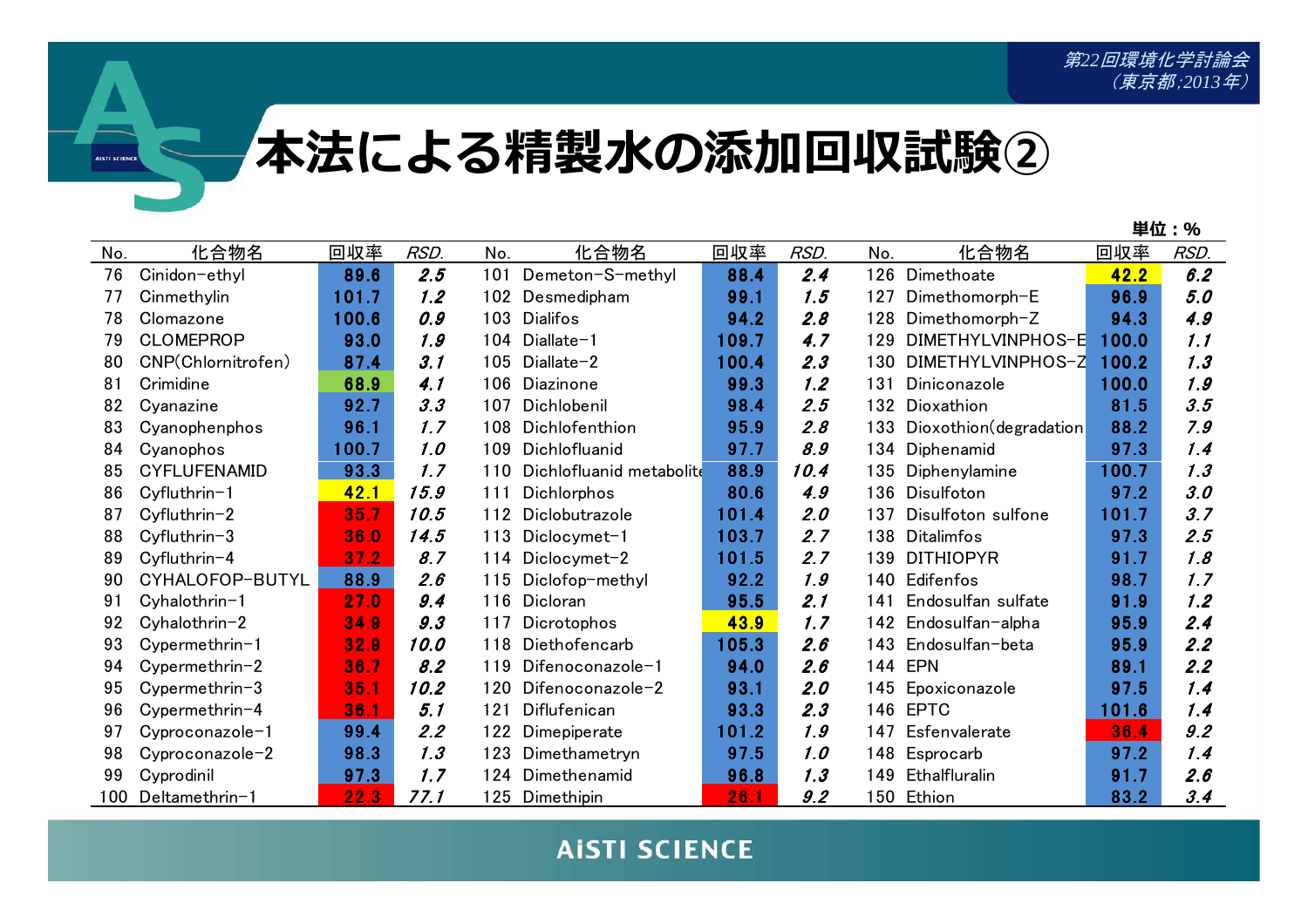# 本法による精製水の添加回収試験3

AISTI SCIENCE

| No. | 化合物名                 | 回収率   | RSD. | 化合物名<br>No.                   | 回収率   | RSD. | 化合物名<br>No.                  | 回収率   | <b>RSD</b> |
|-----|----------------------|-------|------|-------------------------------|-------|------|------------------------------|-------|------------|
| 151 | Ethofenprox          | 50.7  | 3.7  | Ferimzone-E<br>176            | 91.2  | 2.2  | 201<br>Furametpyr metabolite | 88.8  | 7.1        |
| 152 | Ethofumesate         | 98.8  | 1.1  | 177<br>Ferimzone-Z            | 95.7  | 5.3  | 202 Furilazole               | 96.4  | 2.3        |
| 153 | Ethoprophos          | 101.0 | 1.8  | <b>FIPRONIL</b><br>178        | 95.9  | 1.8  | 203<br><b>HALFENPROX</b>     | 26.2  | 9.4        |
| 154 | Etobenzanide         | 96.0  | 1.9  | 179<br>Flamprop-methyl        | 100.8 | 2.6  | 204 Hexaconazole             | 100.7 | 2.4        |
| 155 | Etoxazole            | 71.8  | 4.8  | Fluacrypyrim<br>180           | 94.1  | 2.1  | 205<br>Hexazinone            | 66.8  | 5.8        |
| 156 | Etoxazole metabolite | 30.9  | 21.5 | Flucythrinate-1<br>181        | 34.0  | 9.9  | 206<br>Imazamethabenz methy  | 84.0  | 2.8        |
| 157 | Etridiazole          | 99.3  | 1.5  | Flucythrinate-2<br>182        | 34.2  | 10.8 | 207<br>Imibenconazole        | 86.1  | 5.6        |
| 158 | Etrimphos            | 100.9 | 1.2  | 183<br>Fludioxonil            | 101.6 | 2.1  | 208<br>Imibenconazole-des-be | 89.2  | 3.8        |
| 159 | Etychlozate          | 98.6  | 2.0  | Flufenpyr-ethyl<br>184        | 99.9  | 1.9  | 209 Indanofan                | 98.6  | 2.7        |
| 160 | Famoxadone           | 89.6  | 2.5  | Flumiclorac-pentyl<br>185     | 79.4  | 3.4  | 210<br>Indoxacarb MP         | 72.7  | 5.9        |
| 161 | Fenamidone           | 98.3  | 2.2  | Flumioxazin<br>186            | 89.5  | 3.1  | Iprobenfos<br>211            | 100.6 | 1.7        |
| 162 | Fenamiphos           | 100.9 | 3.6  | FLUQUINCONAZOLE<br>187        | 94.0  | 1.5  | 212 Iprodione                | 96.8  | 1.8        |
| 163 | Fenarimol            | 93.7  | 2.1  | Fluridone<br>188              | 96.4  | 2.2  | 213 Iprodione metabolite     | 90.5  | 2.6        |
| 164 | Fenbuconazole        | 92.5  | 3.0  | 189<br>Flusilazole            | 99.3  | 1.6  | 214 Isazophos                | 101.3 | 2.7        |
| 165 | Fenchlorfos          | 96.1  | 2.0  | Flusilazole metabolite<br>190 | 100.3 | 2.7  | 215 Isocarbophos             | 99.0  | 1.2        |
| 166 | Fenothiocarb         | 101.2 | 2.3  | Fluthiacet-methyl<br>191      | 95.7  | 2.8  | 216 Isofenphos               | 96.0  | 5.7        |
| 167 | Fenoxanil-1,2        | 94.9  | 2.2  | Flutolanil<br>192             | 99.8  | 1.9  | 217<br>Isofenphos oxon       | 100.4 | 1.7        |
| 168 | Fenoxaprop-ethyl     | 92.3  | 1.5  | 193<br>Flutriafol             | 98.2  | 1.4  | 218 Isoprocarbe              | 95.4  | 0.5        |
| 169 | Fenoxycarb           | 97.9  | 1.4  | Fluvalinate-1<br>194          | 30.1  | 8.9  | 219<br>Isoprothiolane        | 100.9 | 2.1        |
| 170 | Fenpropathrin        | 52.2  | 5.7  | Fluvalinate-2<br>195          | 30.1  | 8.5  | Isoxadifen-ethyl<br>220      | 95.8  | 2.2        |
| 171 | Fenpropimorph        | 100.2 | 1.9  | Fonofos<br>196                | 101.9 | 2.1  | 221<br>Isoxathion            | 91.1  | 0.6        |
| 172 | Fensulfothion        | 96.6  | 2.2  | Formothion<br>197             | 87.3  | 2.9  | 222 Kresoxim-methyl          | 99.1  | 1.9        |
| 173 | Fenthion             | 102.1 | 1.8  | FOSTHIAZATE-1<br>198          | 95.2  | 2.2  | 223 Lenacil                  | 93.7  | 1.8        |
|     | 174 Fenvalerate-1    | 34.5  | 8.5  | FOSTHIAZATE-2<br>199          | 93.9  | 2.5  | 224 Leptophos                | 74.2  | 3.7        |
| 175 | Fenvalerate-2        | 36.4  | 9.2  | 200<br>Furametpyr             | 94.8  | 1.7  | 225<br>Malathion             | 100.5 | 1.3        |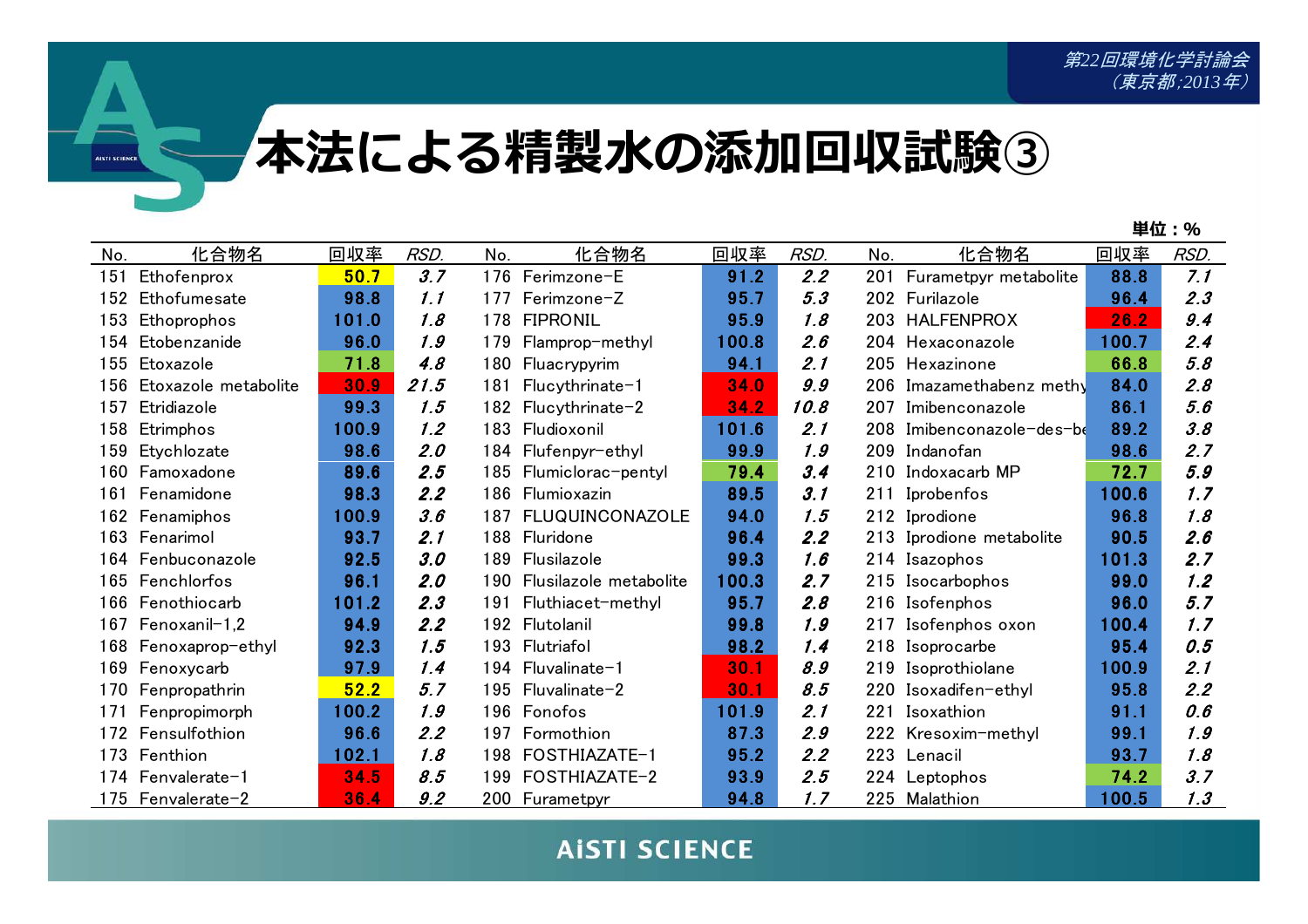# 本法による精製水の添加回収試験④

**AISTI SCIENCE** 

| No. | 化合物名                | 回収率   | RSD. | No. | 化合物名                 | 回収率   | RSD. | 化合物名<br>No.               | 回収率   | RSD. |
|-----|---------------------|-------|------|-----|----------------------|-------|------|---------------------------|-------|------|
| 226 | <b>MCPB</b>         | 97.6  | 3.2  | 251 | Norflurazon          | 97.0  | 1.3  | 276<br>Phosphamidone-1    | 59.5  | 5.8  |
| 227 | MCPB-ethyl          | 99.4  | 1.6  | 252 | Omethoate            |       |      | 277<br>Phosphamidone-2    | 73.7  | 4.9  |
| 228 | Mecarbam            | 103.5 | 2.3  | 253 | Orthophenylphenol(OP | 102.8 | 1.4  | Phthalide<br>278          | 100.6 | 1.3  |
| 229 | Mefenacet           | 96.8  | 2.1  | 254 | Oxabetrinil          | 99.2  | 2.0  | 279<br>Picolinafen        | 75.4  | 2.9  |
| 230 | Mefenpyr-diethyl    | 97.7  | 1.6  | 255 | Oxadiazon            | 95.0  | 1.7  | 280<br>Piperonyl butoxide | 93.7  | 2.0  |
| 231 | Mepronil            | 100.1 | 2.4  | 256 | Oxadixyl             | 69.7  | 5.2  | Piperophos<br>281         | 93.4  | 2.2  |
| 232 | Metalaxyl           | 87.2  | 2.8  | 257 | Oxyfluorfen          | 82.8  | 4.2  | Pirimiphos methyl<br>282  | 98.8  | 2.0  |
| 233 | <b>Methacrifos</b>  | 101.0 | 1.9  | 258 | Paclobutrazole       | 99.3  | 1.8  | Pretilachlor<br>283       | 98.4  | 1.6  |
| 234 | Methidathion        | 98.7  | 1.6  | 259 | Parathion            | 96.5  | 3.0  | 284<br>Procymidone        | 97.5  | 1.2  |
| 235 | Methoprene-1        | 75.9  | 10.5 | 260 | Parathion methyl     | 96.3  | 2.1  | 285<br>Profenofos         | 99.6  | 2.4  |
| 236 | Methoprene-2        | 65.4  | 13.3 | 261 | Penconazole          | 99.7  | 1.6  | 286<br>Prohydrojasmon-1   | 102.0 | 2.9  |
| 237 | Methoxychlor        | 81.6  | 4.8  | 262 | Pendimethalin        | 89.6  | 2.3  | 287<br>Prohydrojasmon-2   | 125.1 | 5.3  |
| 238 | Metolachlor         | 98.0  | 1.1  | 263 | Pentoxazone          | 93.0  | 2.1  | Prometryn<br>288          | 99.4  | 1.6  |
| 239 | Metominostrobin-E   | 99.5  | 1.5  |     | 264 Permethrin-cis   | 43.9  | 5.3  | Propachlor<br>289         | 95.7  | 1.0  |
| 240 | Metominostrobin-Z   | 95.0  | 1.5  | 265 | Permethrin-trans     | 43.9  | 5.3  | Propanil<br>290           | 100.1 | 1.9  |
| 241 | Metribuzin          | 91.4  | 2.5  | 266 | Perthane             | 65.5  | 2.6  | <b>PROPAPHOS</b><br>291   | 98.0  | 1.4  |
| 242 | Mevinphos           | 48.6  | 5.7  | 267 | Phenitrothion        | 99.6  | 1.8  | 292<br>Propargite-1,2     | 76.2  | 4.7  |
| 243 | Molinate            | 103.0 | 1.7  | 268 | Phenmedipham(degrada | 94.1  | 4.6  | Propazine<br>293          | 96.2  | 0.8  |
| 244 | Monocrotophos       | 6.1   | 14.8 | 269 | Phenothiol           | 97.3  | 2.3  | Propiconazole-1<br>294    | 100.1 | 2.3  |
| 245 | Myclobutanil        | 98.7  | 1.8  | 270 | Phenothrin-1         | 40.5  | 7.5  | 295<br>Propiconazole-2    | 99.5  | 1.9  |
| 246 | Naled               | 96.3  | 5.3  | 271 | Phenothrin-2         | 40.5  | 7.5  | Propoxur<br>296           | 82.3  | 3.3  |
| 247 | Napropamide         | 101.2 | 1.3  | 272 | Phenthoate           | 94.4  | 7.1  | Propyzamide<br>297        | 98.3  | 1.3  |
| 248 | Nitralin            | 92.4  | 0.8  | 273 | Phorate              | 99.4  | 3.0  | Prothiofos<br>298         | 75.6  | 4.1  |
| 249 | Nitrofen            | 89.2  | 3.0  |     | 274 Phosalone        | 92.7  | 2.1  | Pyraclofos<br>299         | 94.8  | 1.8  |
| 250 | Nitrothal-isopropyl | 95.4  | 1.4  | 275 | Phosmet              | 95.7  | 2.3  | 300<br>Pyraclostrobine    | 90.7  | 3.9  |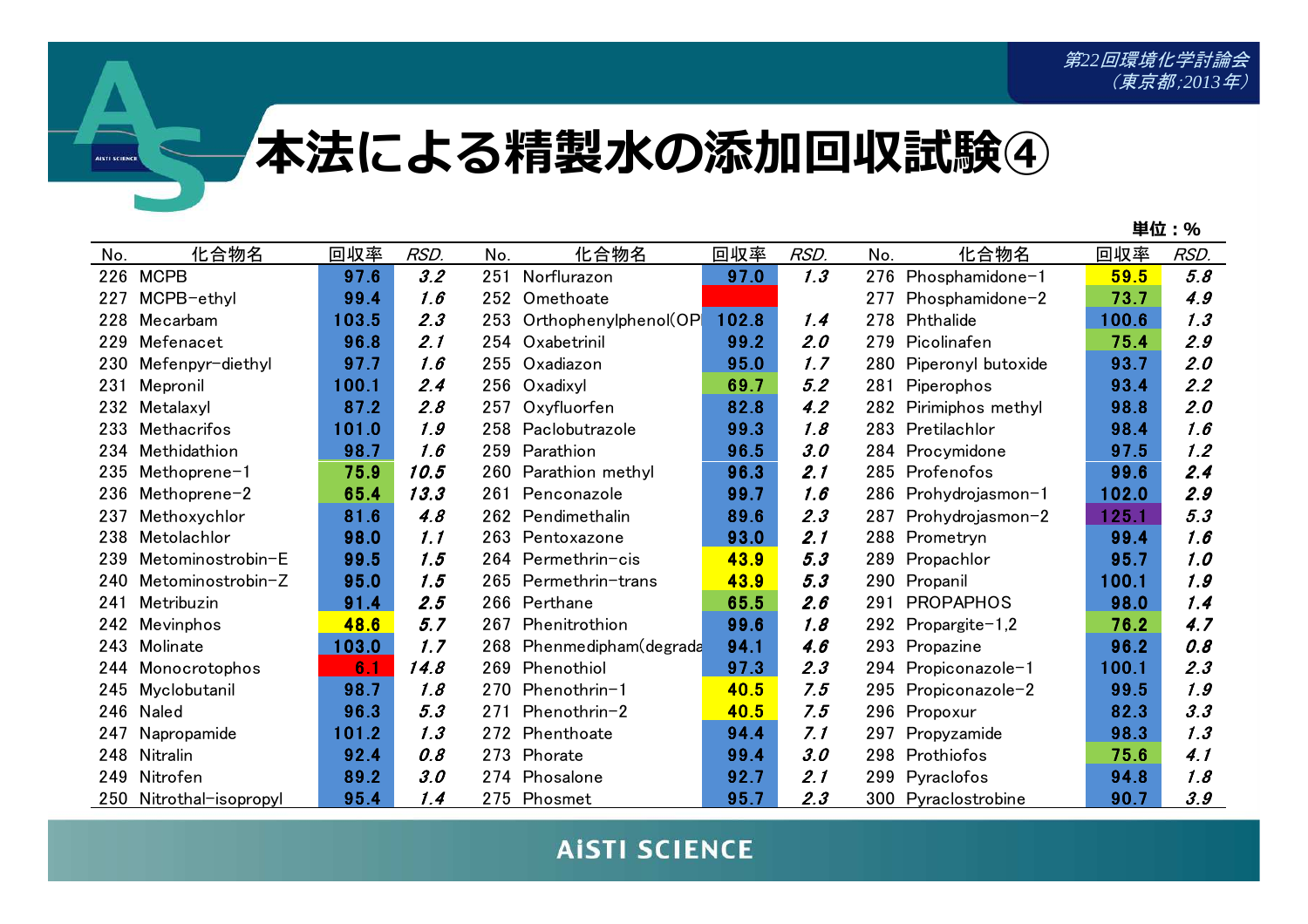# 本法による精製水の添加回収試験5

**AISTI SCIENCE** 

| No. | 化合物名                 | 回収率  | RSD. | No. | 化合物名                  | 回収率   | RSD. | No. | 化合物名                       | 回収率   | <b>RSD.</b> |
|-----|----------------------|------|------|-----|-----------------------|-------|------|-----|----------------------------|-------|-------------|
| 301 | Pyraflufen-ethyl     | 96.4 | 2.1  | 326 | Simeconazole          | 104.5 | 3.5  | 351 | THIFLUZAMIDE               | 100.9 | 2.6         |
| 302 | Pyrazophos           | 93.8 | 2.2  | 327 | Simetryn              | 96.3  | 1.2  | 352 | Thiobencarbe               | 99.4  | 1.4         |
| 303 | Pyrazoxyfen          | 88.9 | 6.1  | 328 | Spirodiclofen         | 63.7  | 4.8  | 353 | Thiocyclam                 | 53.6  | 2.9         |
| 304 | Pyributicarb         | 89.5 | 2.6  | 329 | Spiroxamine-1         | 96.4  | 2.8  |     | 354 Thiometon              | 101.9 | 3.8         |
| 305 | Pyridaben            | 62.3 | 2.3  | 330 | Spiroxamine-2         | 100.5 | 3.6  | 355 | Tolclofos-methyl           | 97.6  | 1.3         |
| 306 | PYRIDAFENTHION       | 97.9 | 2.3  | 331 | Sulfotep              | 96.8  | 1.9  | 356 | Tolfenpyrad                | 80.0  | 3.0         |
| 307 | PYRIFENOX-1          | 98.3 | 1.3  | 332 | Sulprophos            | 85.4  | 3.6  | 357 | Tolylfluanid               | 98.8  | 6.5         |
| 308 | PYRIFENOX-2          | 98.9 | 1.7  | 333 | Swep                  | 96.9  | 1.0  | 358 | Tolylfluanid metabolite    | 100.0 | 8.3         |
| 309 | Pyrimethanil         | 98.0 | 0.9  |     | 334 TCMTB             | 101.3 | 1.6  | 359 | Triadimefon                | 99.8  | 1.4         |
| 310 | Pyrimidifen          | 90.6 | 1.5  | 335 | Tebuconazole          | 98.2  | 3.2  | 360 | Triadimenol-1              | 97.3  | 1.2         |
| 311 | Pyriminobac methyl-E | 97.7 | 1.3  | 336 | Tebufenpyrad          | 87.4  | 2.2  | 361 | Triadimenol-2              | 103.6 | 2.9         |
| 312 | Pyriminobac methyl-Z | 96.9 | 1.5  | 337 | Tebupirimfos          | 95.1  | 2.2  | 362 | Triallate                  | 97.3  | 2.6         |
| 313 | Pyriproxyfen         | 90.8 | 2.6  | 338 | Tecnazene             | 95.1  | 1.4  | 363 | Triazophos                 | 95.2  | 2.5         |
| 314 | Pyroquilon           | 82.1 | 2.9  | 339 | Tefluthrine           | 45.5  | 4.8  |     | 364 Tribufos(DEF)          | 71.1  | 6.0         |
| 315 | Quinalphos           | 96.9 | 2.0  | 340 | Terbacil              | 83.1  | 4.1  | 365 | Trichlamide                | 97.8  | 1.4         |
| 316 | Quinoclamine(ACN)    | 96.8 | 1.6  | 341 | Terbucarb             | 98.4  | 1.1  | 366 | Tricyclazole               | 92.9  | 5.2         |
| 317 | Quinomethionate      | 95.5 | 1.4  | 342 | Terbufos              | 98.2  | 2.9  | 367 | Trifloxystrobin            | 98.0  | 2.5         |
| 318 | Quinoxyfen           | 92.4 | 1.5  |     | 343 Terbutryn         | 101.2 | 1.1  | 368 | Trifluralin                | 84.5  | 2.1         |
| 319 | Quintozene           | 92.4 | 1.8  |     | 344 Tetrachlorvinphos | 98.1  | 1.3  | 369 | Uniconazole P              | 100.5 | 1.9         |
| 320 | Quizalofop-ethyl     | 92.8 | 1.8  | 345 | Tetraconazole         | 98.0  | 1.2  |     | 370 Vinclozoline           | 102.2 | 0.9         |
| 321 | Resmethrin-1         | 52.7 | 6.7  |     | 346 Tetradifon        | 92.2  | 1.5  | 371 | <b>XMC</b>                 | 97.9  | 0.9         |
| 322 | Resmethrin-2         | 46.0 | 5.0  | 347 | Tetramethrin-1        | 87.6  | 1.7  |     | 372 Xylylcarb              | 95.0  | 1.4         |
| 323 | Salithion            | 99.9 | 2.8  | 348 | Tetramethrin-2        | 87.7  | 2.3  |     | 373 Zoxamide               | 95.7  | 1.0         |
| 324 | Silafluofen          | 16.4 | 15.0 | 349 | Thenylchlor           | 101.2 | 1.4  |     | 374 Zoxamide(degradation p | 97.1  | 1.9         |
| 325 | Simazine             | 98.2 | 4.9  | 350 | Thiabendazole         | 79.6  | 5.7  |     |                            |       |             |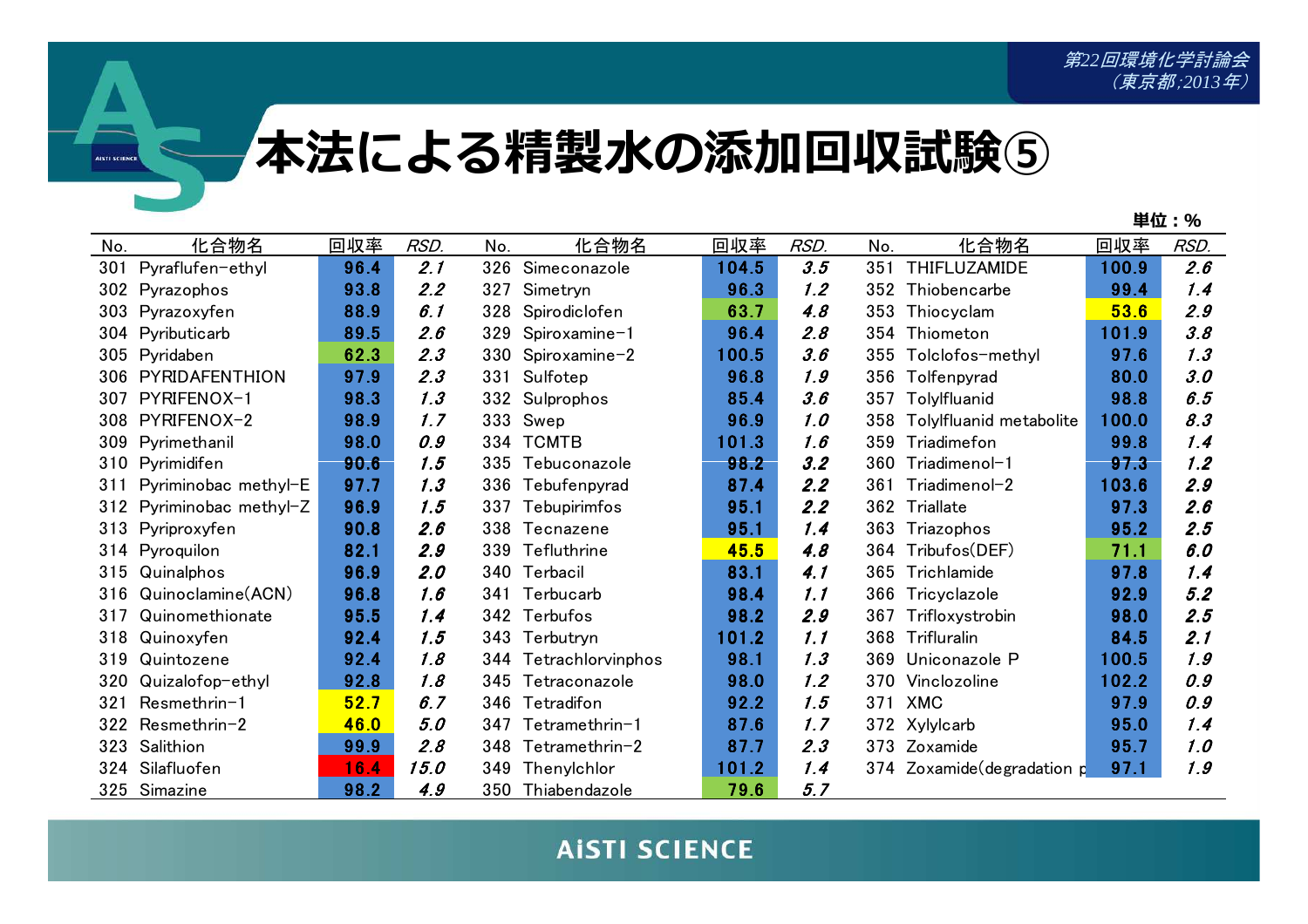

308成分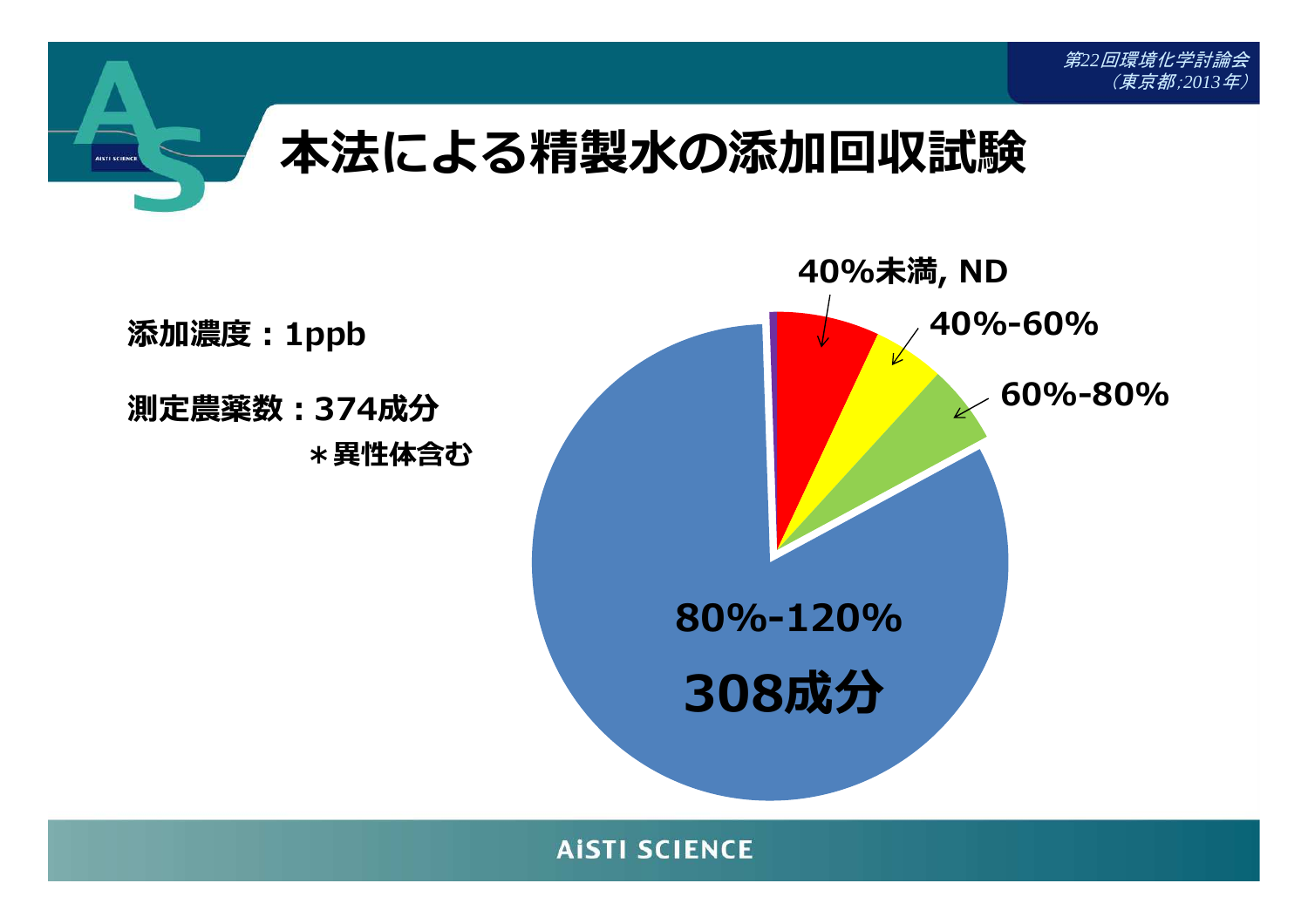*第22回環境化学討* (東京都;*2013*年)

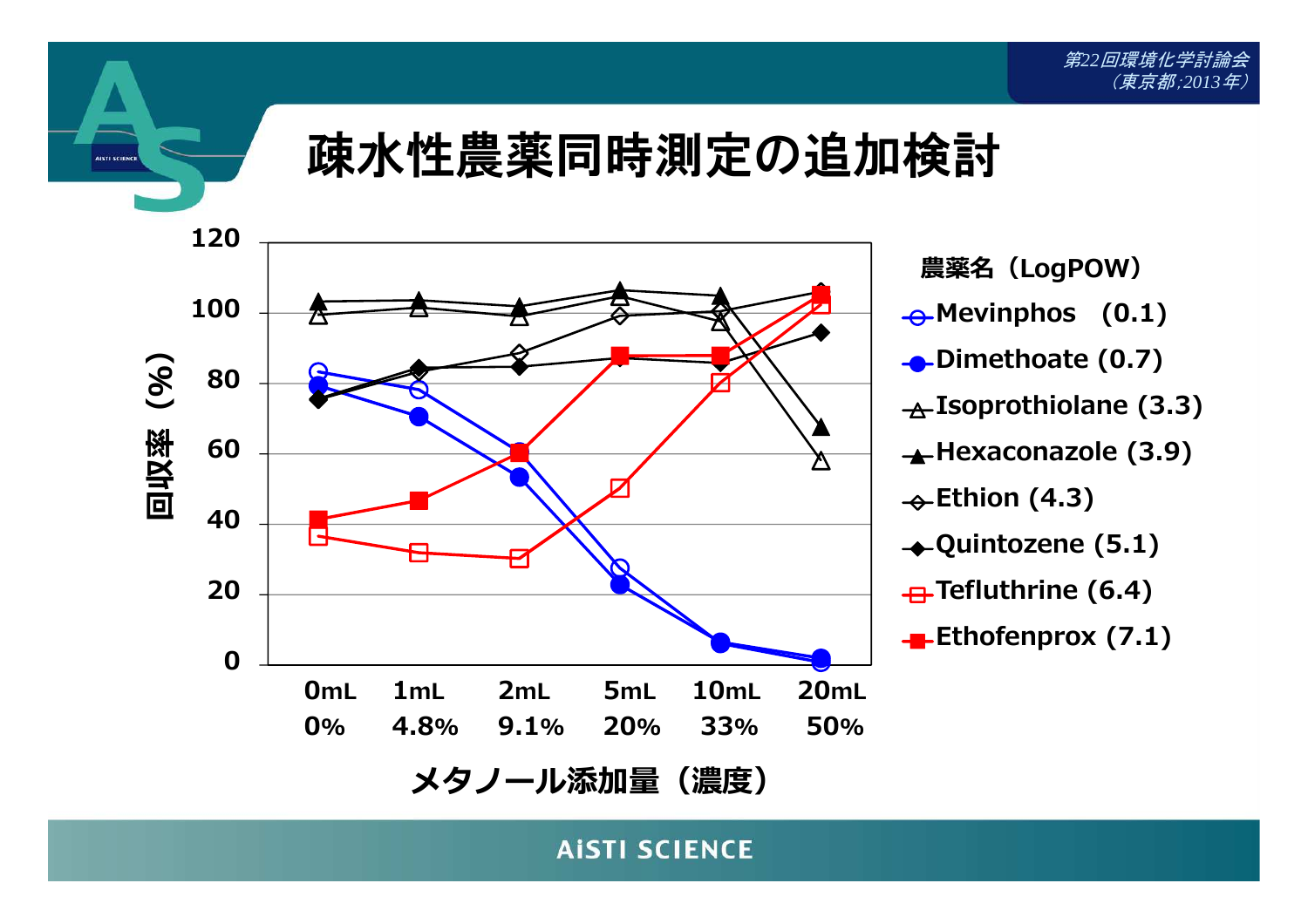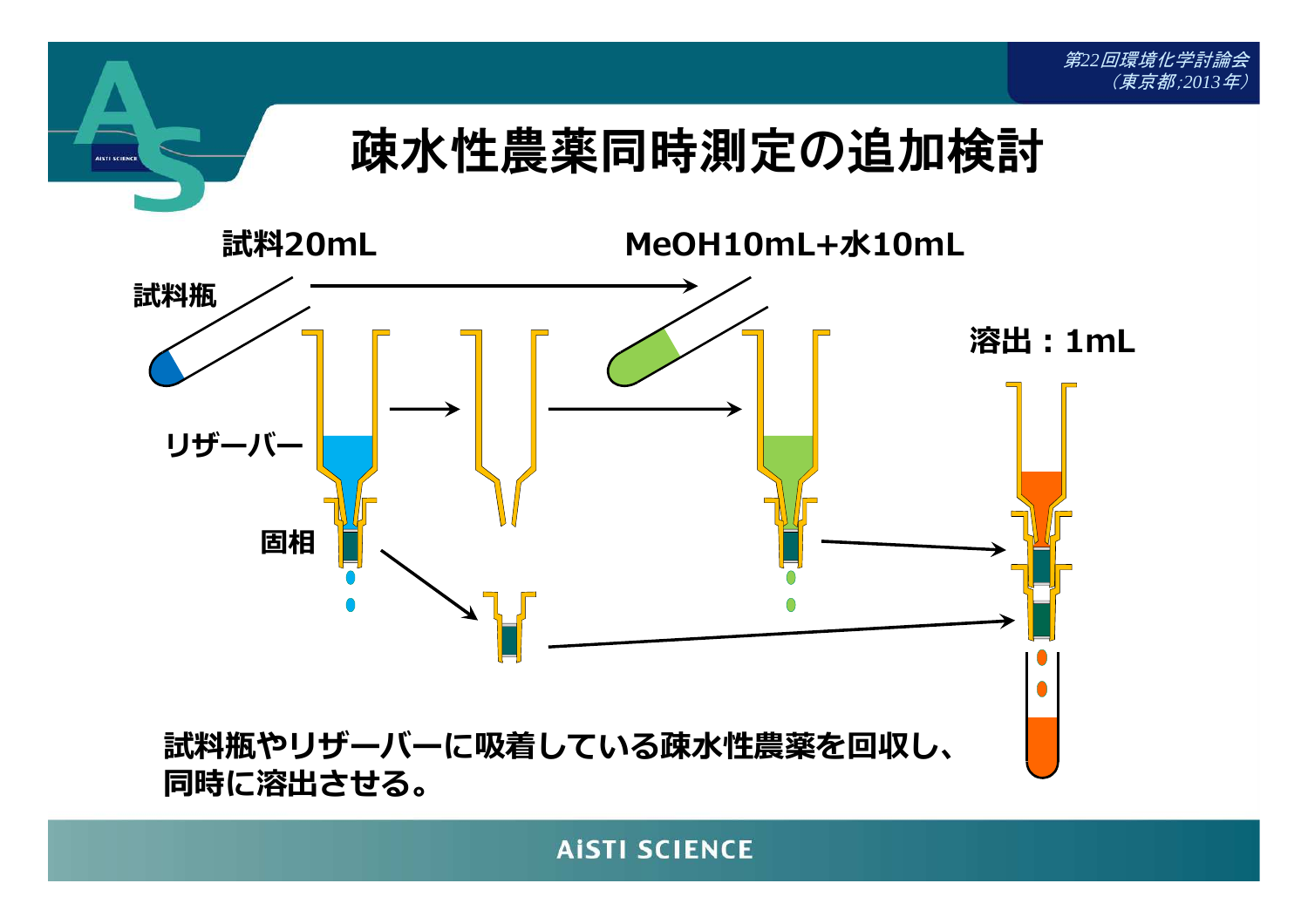